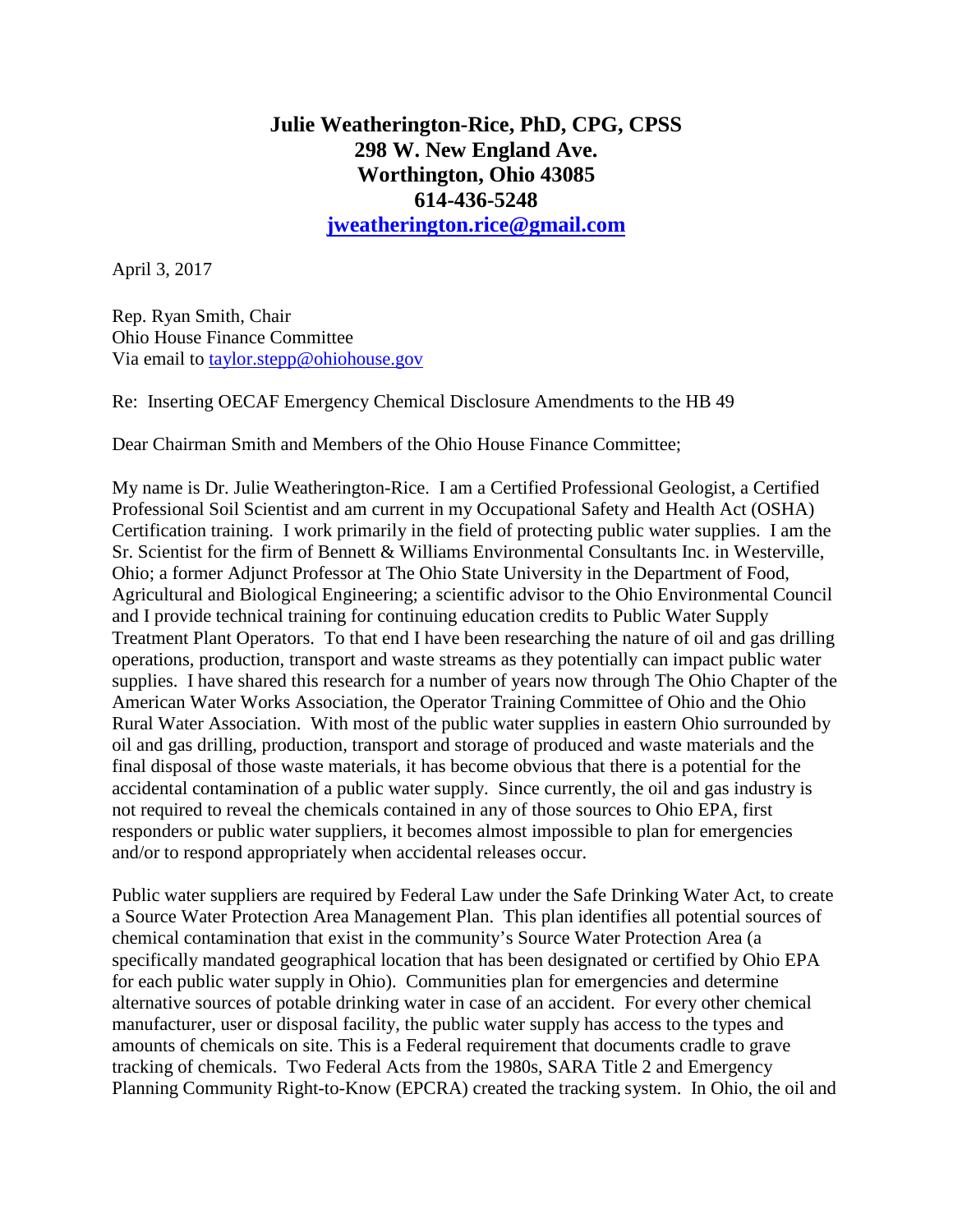gas industry is exempt from having to report the chemicals involved in the production, shipment and waste streams of oil and gas to Ohio EPA, to first responders and to public water suppliers. If public water supplies are impacted, this situation makes it almost impossible to quickly treat an emergency release of part of the production or waste stream.

This is no longer a hypothetical discussion. On March 9, 2016 at 3:00 AM, a tanker truck overturned at the upper end of the Village of Barnesville's main reservoir, dumping approximately 4,300 gallons of "brine" into the reservoir. Barnesville is in Belmont County and it supplies all the public water to an 80 square mile area in parts of four counties. Barnesville has three reservoirs that are connected by pipeline to the surface water treatment plant located at the downstream dam end of the reservoir that was contaminated. There is no other treated water tiein or pipeline to an additional raw water source to augment the Barnesville system. To create such a connection would cost many millions of dollars and take years to plan and build. So on the morning of March 9, 2016, on orders from Ohio EPA, Barnesville switched to their alternative reservoir sources which, fortunately, were also full, and began working with Ohio EPA to try to figure out what was dumped into their water supply and how long it would take, if ever, before their main reservoir would be safe to use again.

The affected reservoir, at spring stage, holds approximately 140 million gallons of water. The tanker truck was carrying 4,300 gallons of "brine" for an approximately 34,000:1 dilution factor, or for each gallon spilled into the reservoir; there was approximately 34,000 gallons of uncontaminated fresh water to dilute it. With that high level of dilution, it would take a concentrated chemical mixture with very low levels of a contamination threshold to even be measured in the reservoir's waters. Ohio EPA learned that the "brine" being hauled for disposal at a Class II Injection Well near I-70 came from a Gulfport well in Monroe County. The truck was taking a shortcut through the Village's Source Water Protection Area, at 3:00 AM, which the driver can do because the waste is exempt from Federal Toxic and Hazardous reporting requirements and so not subject to rerouting around the Source Water Protection Area which could have been required if it had been carrying any other chemical. When Ohio EPA requested information as to what had been in the truck and was now in the reservoir, Gulfport responded with a safety data sheet from an Oklahoma well from the year before for "Produced water – sweet" reported to be 80-90 % water, less than 16% sodium chloride, less than 16% calcium chloride, less than 1% oil, less than 1% benzene. Gulfport did not report the presence of heavy metals, radioactive metals, or contamination from drilling mud chemicals, contamination from hydraulic fracturing chemicals or even (correctly) where the "brine" was from. Under current Ohio law, Gulfport was allowed to provide false or incomplete chemical information to Ohio EPA who then had to tell Barnesville that "salt water" had been dumped into their reservoir. Fortunately, Ohio EPA has some experience with the chemical makeup of produced water out of the Utica formation so they tested for a much larger list of chemicals.

Ohio EPA tested for Radium 226 and 228, Gross Alpha, Gross Beta and combined Radium; Volatile Organic Compounds and Semi-Volatile Organic Compounds (which would include the oil and benzene), Total Dissolved Solids (which would include the salts); metals and phthalates (plastic softeners). At noon on March 9<sup>th</sup>, Ohio EPA got a reading of 3.2 pCi/L of Radium in the reservoir. While this number is lower than the Safe Drinking Water Act Maximum Contaminant Level of 5 pCi/L in the reservoir, (given the huge dilution factor of 34,000:1) the Radium levels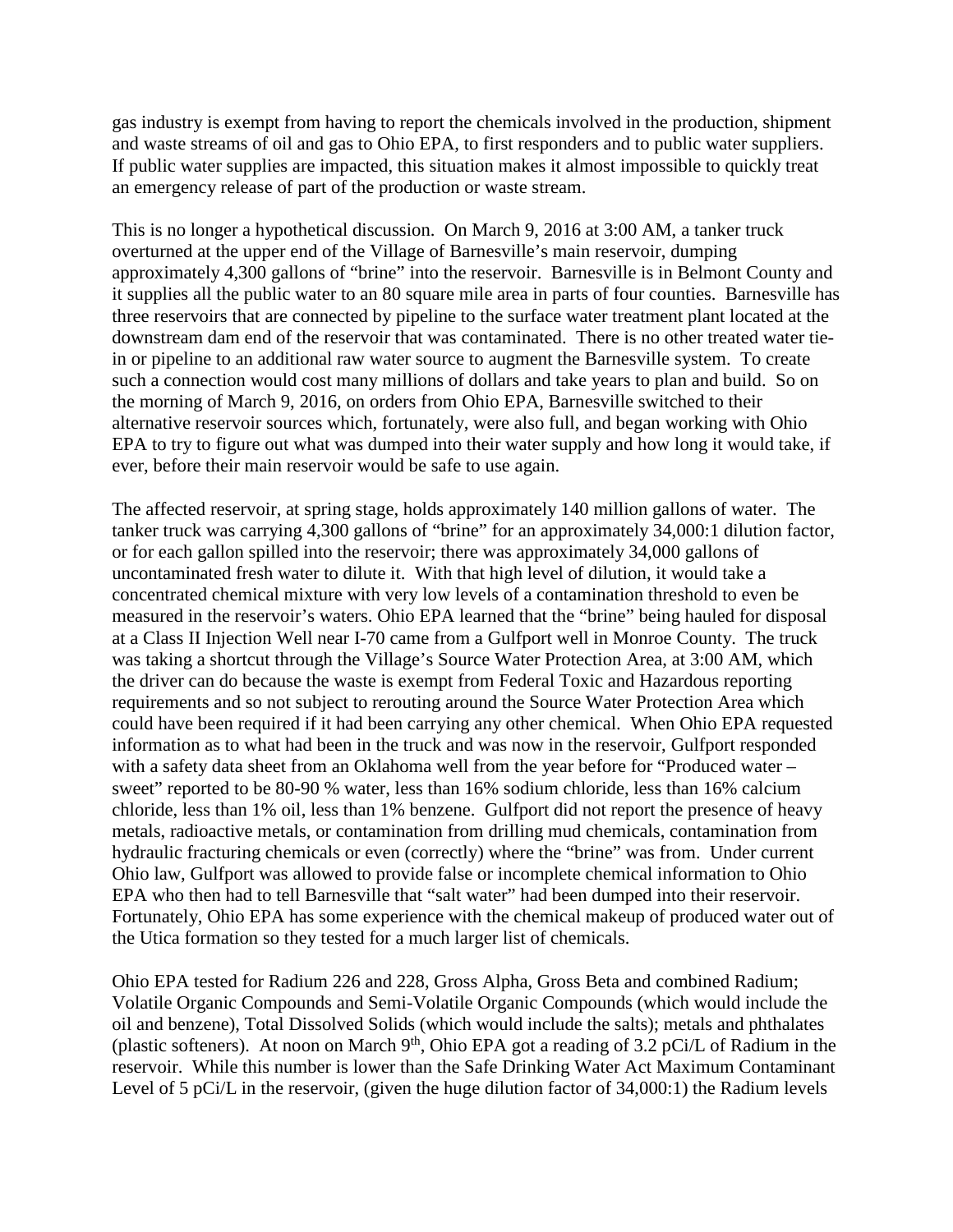in the "brine" would have been far higher than exposures considered safe by the US EPA. Therefore, first responders and clean-up crews were potentially exposed to significantly unsafe levels of radium without their knowledge, without proper notification so that safety precautions could be taken to minimize their exposure impacts. Other chemicals were also elevated above background. Clearly, there was far more in that brine spill than what Gulfport reported on their Oklahoma well safety date sheet.

Because of the unknown chemistry of the spill, the concentrations of chemicals that were identified in samples from the overturned truck, the reservoir water and sediment, Ohio EPA was very rigorous in their reservoir cleanup, requiring repeated testing of the reservoir while spring rains continued to flush out the contaminants. They finally finished and released their report on May 20, 20126 and the reservoir was brought back on line, more than two months after the accident. Had this accident not happened in March but in August or September when levels are significantly reduced in all of Barnesville's reservoirs and there were no spring rains to flush the contamination, the region could have experienced a very different outcome. Water rationing might have been required. Outlying communities might have had to be supplied by Ohio National Guard Water Buffalo tanks.

Better required cooperation from Gulfport in reporting the chemical makeup of the produced water would have speeded up the evaluation of the contaminant impacts to the reservoir. Giving the public water supplier the right to reroute oil and gas waste streams out of their Source Water Protection Areas would have prevented the whole experience but that redress is beyond the scope of this amendment. This type of contamination is going to happen again. Passage of this amendment would begin to normalize the risky situation that eastern Ohio public water suppliers find themselves in. With all the oil and gas activity in eastern Ohio overlaying all the Source Water Protection Areas of all the public water supplies in the region, on any given day, any public water supply is at risk. All it takes is one accidental release. Cleanups are extremely expensive and, if the damage is so severe that the water supply cannot be cleaned up, replacing that supply runs into the tens to hundreds of millions of dollars and can take years. There are no State or Federal funds available to the damaged community to make them whole. Since the oil and gas industry typically incorporates each well separately, there are no industrial deep pockets to make the community whole. The community shoulders all of the risk and they don't even have an accurate list of what they have to combat to make certain that the water they provide is safe and meets all the requirements of the Federal Safe Drinking Water Act. The industry claims trade secrets, that they must be able to protect their secret chemical mixes from others who would steal them and thereby profit. I would argue that this claim is a "Red Herring". No one operating a public water supply system is planning to mix up a special batch of hydraulic fracturing fluids or drilling muds, they don't need exact formulations, but they need to know the chemicals in the releases and their relative volumes. With that information, Ohio EPA, first responders and the public water supplier can make informed, complete decisions instead of just guessing in the dark. Why should the oil and gas industry be exempt from the same set of rules and laws that every other chemical industry in Ohio has to abide by? They are putting us all at risk with their cowboy chevalier behavior. This is not the wild west of the 1880s; this is 2017 in a heavily populated state that believes in keeping its population safe and its drinking water pure and usable. Please consider inserting the OECAF Emergency Chemical Disclosure Amendments